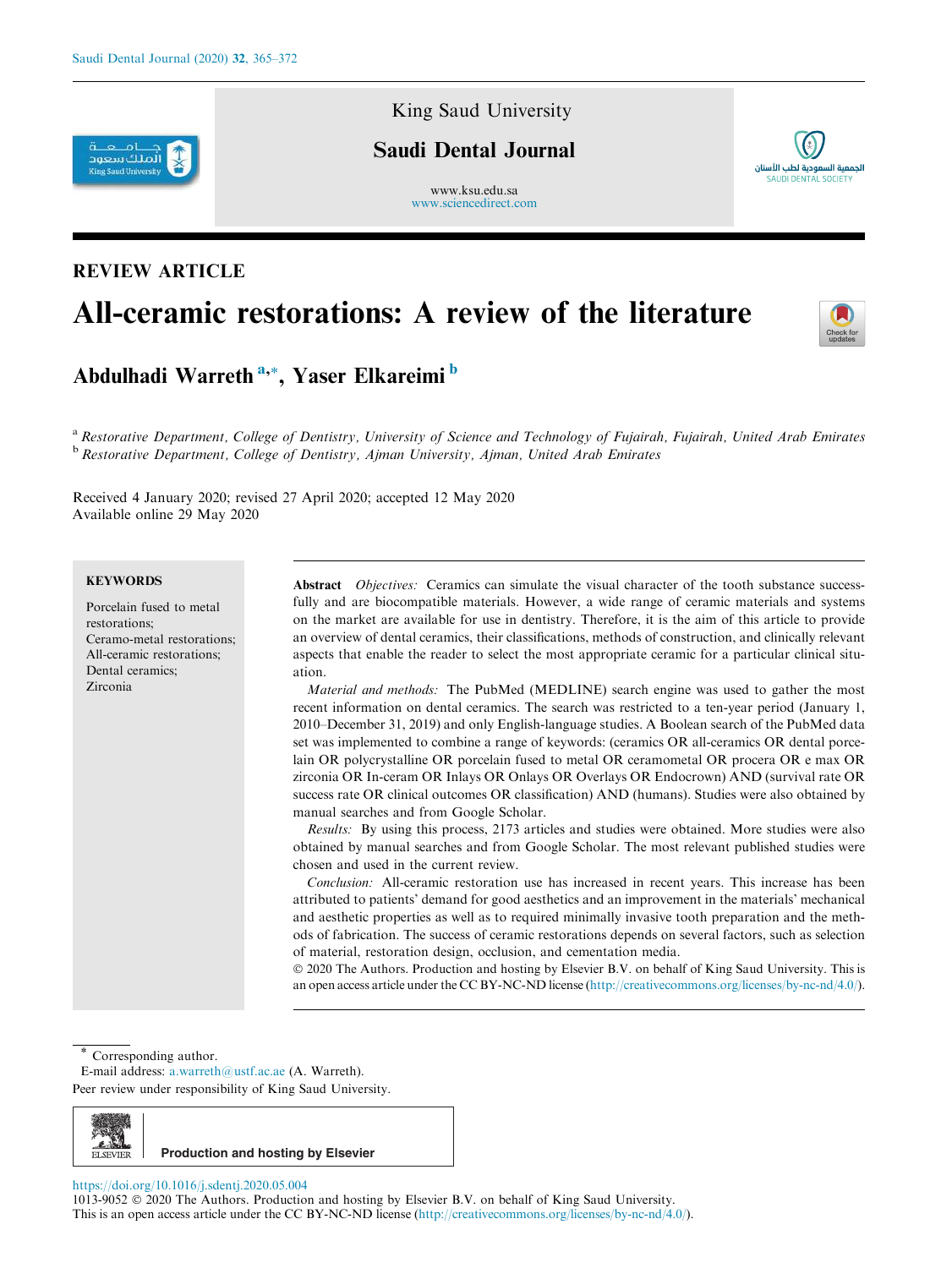## **Contents**

### 1. Introduction and background

Ceramics are biocompatible and inert materials and have a high degree of intra-oral stability. Therefore, they can be safely used in the oral cavity. However, ceramics are brittle materials that can be easily fractured (Jones, 1998; Sharkey, 2011). To combat this weakness, ceramics are usually reinforced with particles, supported by metal, or made purely of polycrystalline material.

When aesthetics are of utmost importance, dental ceramics are the material of choice because they can visually simulate the character of the tooth substance successfully (Contrepois et al., 2013). For instance, the use of all-ceramic restorations has increased in recent years (Zarone et al., 2011; Mitov et al., 2016; Zarone et al., 2019). Nevertheless, there is a wide range of ceramic materials and systems on the market that are available for use in dentistry (Kelly, 2004; Raigrodski, 2005; Sharkey, 2010).

All-ceramic restorations can be used as a bi-layered restoration in which a core or framework is veneered by more aesthetic ceramics. They can also be used as full-contour (monolithic) restorations, which can be stained when required.

In general, monolithic restorations have good mechanical properties but may not always provide the required aesthetic requirements. Monolithic restorations are more commonly used in the posterior region of the mouth because the aesthetic is less critical. On the other hand, bi-layered, allceramic restorations provide outstanding aesthetic results and may be used in the aesthetic areas (Hermann et al., 2006).

The predominantly glass-based ceramics such as feldspathic ceramics are used as veneers to cover the metal coping and framework. They are also used in the bi-layered, all-ceramic restoration method when the aesthetic is considered a dominant factor (Stappert et al., 2005). Although the predominantly glass-based ceramic restorations are the most aesthetic, they are also the weakest (Castelnuovo et al., 2000). The improved strength of highly filled glass-based ceramics such as leucite- and lithium disilicate–based types are considered for use as inlays and onlays, anterior and posterior crowns, and veneers. They can also be used as a shortspan, three-unit, fixed partial denture (FPD). In addition, they can be used as monolithic or bi-layer restorations. Polycrystalline ceramics such as zirconia are more commonly used as monolithic restorations in posterior regions, but they can also be used as cores or frameworks for bi-layer restorations.

Generally, the success of ceramic restorations depends on several factors such as material selection, restoration design, and cementation media (Mizrahi, 2008; Sharkey, 2010; Rekow et al., 2011).

The aim of this article is to provide an overview of dental ceramics and their classifications and methods of construction. This knowledge will enable the reader to select the most appropriate ceramic for a particular clinical situation and aids communication between the clinical and laboratory personnel.

#### 2. Materials and methods

The PubMed (MEDLINE) search engine was used to gather the most relevant and recent information on dental ceramics. The search was restricted to a ten-year period (January 1, 2010–December 31, 2019) and only English-language studies. A Boolean search of the PubMed data set was implemented to combine a range of keywords: (ceramics OR all-ceramics OR dental porcelain OR polycrystalline OR porcelain fused to metal OR ceramo-metal OR procera OR e max OR zirconia OR In-ceram OR Inlays OR Onlays OR Overlays OR Endocrown) AND (survival rate OR success rate OR clinical outcomes OR classification) AND (humans). By using this process, 2173 articles and studies were obtained. More studies were also obtained by manual searches and from Google Scholar. The most relevant published studies were chosen and used in the current review. The selected articles are included in the references list.

#### *2.1. Porcelain fused to metal restorations*

A porcelain fused to metal (PFM) restoration is composed of a metal coping that supports overlying ceramic (Fig. 1). PFM restorations have a long clinical track record (Denry and Holloway, 2010). However, failure rates of the PFM fixed partial denture was 4% after five years, 12% after 10 years, and 32% after 15 years (Valderhaug, 1991).

Compatibility between the ceramic and the metal alloy is of paramount importance. Requirements for the metal alloys used in the construction of PFM restorations are presented in Table 1.

PFM ceramic veneers consist of an opaque ceramic (e.g., a titanium oxide glass) that is required to mask the color of the underlying metal and provides the bond with the metal alloy (Terada et al., 1989). The opaque ceramic bonds to the metal alloy by an oxide layer that is created on the metal surface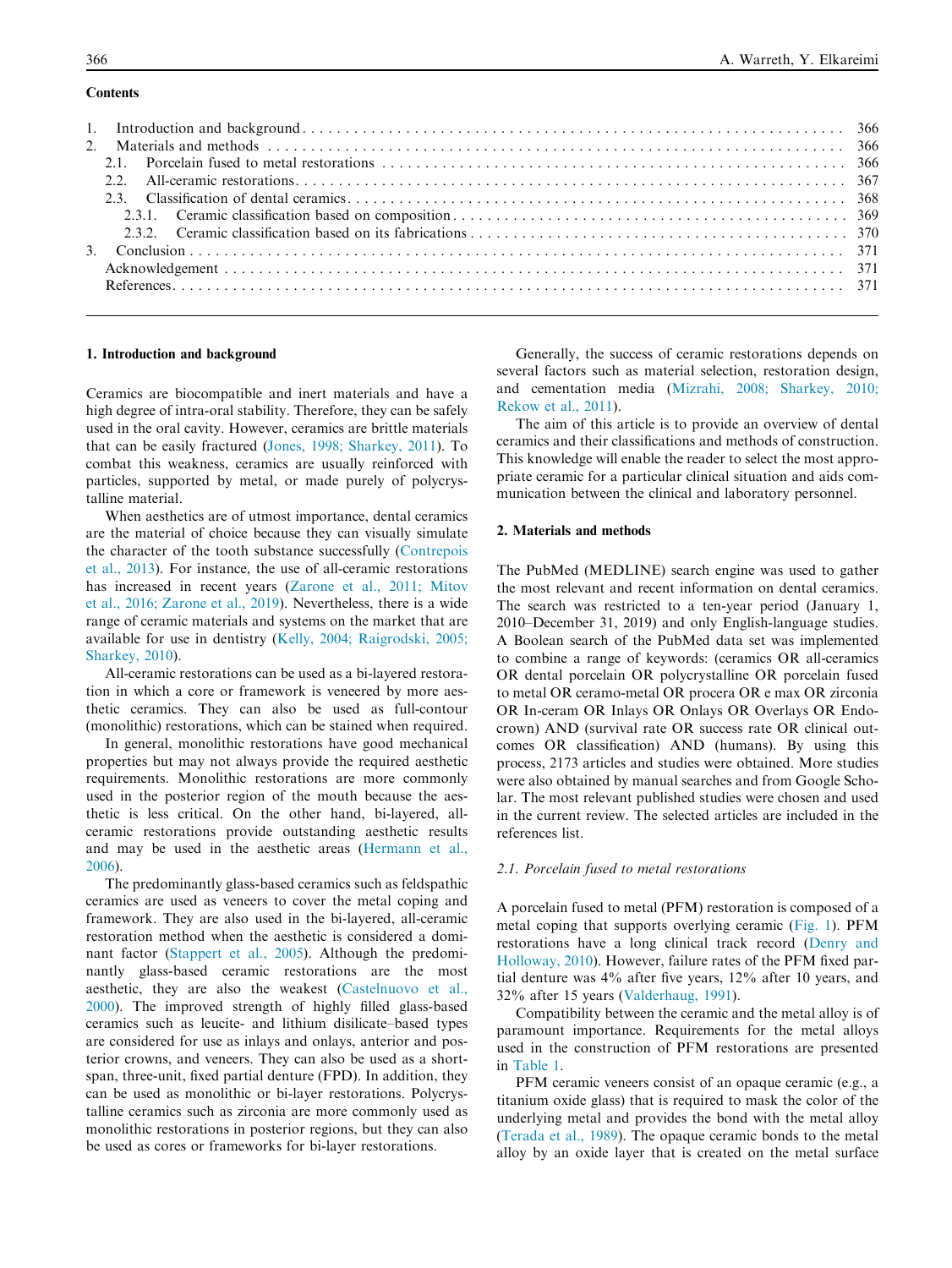

Fig. 1 A PFM crown: a metal coping (A) that is veneered with ceramics (B).

#### Table 1 Requirements for the metal alloys used with PFM restorations.

- The melting temperature of the metal alloy is greater than that of the firing temperature of the ceramic (greater than  $100^{\circ}\text{C}$ ) to avoid melting and sagging of metal
- The metal's coefficient of thermal expansion (CTE) is slightly greater than that of ceramic veneer to put the ceramic in slight compression and prevent crack propagation on cooling
- Metal alloy has the ability to make a strong bond with the ceramic:
	- through the chemical reaction between the metal surface and the ceramic (Chemically)
- through metal alloy surface roughness which can be achieved after metal surface treatment such as Air-borne abrasion (Mechanically) – by the intentional mismatch in the CTEs between the metal alloy and ceramic
- Metal alloy should be stiff and strong enough to withstand imposed forces and resist distortion and bending
- Metal alloys should be thin enough to allow sufficient placement of the ceramic so as to mask it but still be able to resist deformation and distortion during firing and when it is used.

in a process known as degassing. The degassing process also removes the contaminants from the alloy surface. A dentine/ body ceramic is applied over the opaque ceramic. The dentine ceramics simulate natural dentine. An incisal ceramic is then applied to the incisal third over the dentine/body ceramic. The restoration is also glazed either by the use of a lowfusing glazing ceramic or self-glazed, and it can be polished.

One of the main disadvantages of a PFM restoration is its inability to transmit light, thus having a negative effect on the aesthetic outcome of the restoration because it may appear dark in color (Sharkey, 2010; Sharkey, 2011). This drawback is more noticeable at the cervical area of the restoration where it is sometimes not possible to get enough room. To mitigate this effect, an adequate amount of the tooth structure should be removed to accommodate a ceramic material that can mask the underlying metal without over-contouring the restoration. In addition, the metal coping should stop 1 mm short of the buccal finish line, and a ceramic margin (shoulder ceramic) should be used (O'Boyle et al., 1997; Sharkey, 2011).

Another disadvantage of a PFM restoration is allergic reactions in some patients to metal elements such as nickel in the metal alloy.

Examples of ceramics used in PFM restorations include VM15® (Vita), and IPS InLine (Ivoclar Vivadent) represent powder ceramics, whereas PM9® (Vita) and IPS InLine POM<sup>®</sup> (Ivoclar Vivadent) represent pressed ceramics.

#### *2.2. All-ceramic restorations*

When a ceramic restoration is made completely of ceramic material, it is known as an all-ceramic restoration. In an all-ceramic restoration, the ceramic material may be monolithic (uni-layer) and consist of a single ceramic material, or it may consist of a ceramic core material that is covered with a ceramic veneer (Beuer et al., 2009; Sharkey, 2010) and is known as a bilayered, all-ceramic restoration. In the bi-layered, all-ceramic restoration, the ceramic core supports the restoration and gives it strength, and the veneer provides the restoration with its final shape, shade, and aesthetic. However, the core may also play a part in the development of the final restoration's shade. Nevertheless, the veneer-core bond strength is considered one of the weakest links of the bi-layered all-ceramic restorations (Holden et al., 2009), because they are prone to delamination and fracture (Rekow et al., 2011). The bi-layered, all-ceramic restoration is usually used when aesthetics is the prime motive for its use. The main drawbacks that are associated with this kind of restoration include delamination and fracture of the veneers. In addition, well-constructed occlusal contacts with opposing teeth are sometimes challenging to achieve. However, to achieve long-lasting restorations, the compatibility of the core and veneer materials is crucial. Fig. 2 shows a bi-layer, all-ceramic crown in which the zirconia core was veneered with a glass-based ceramic.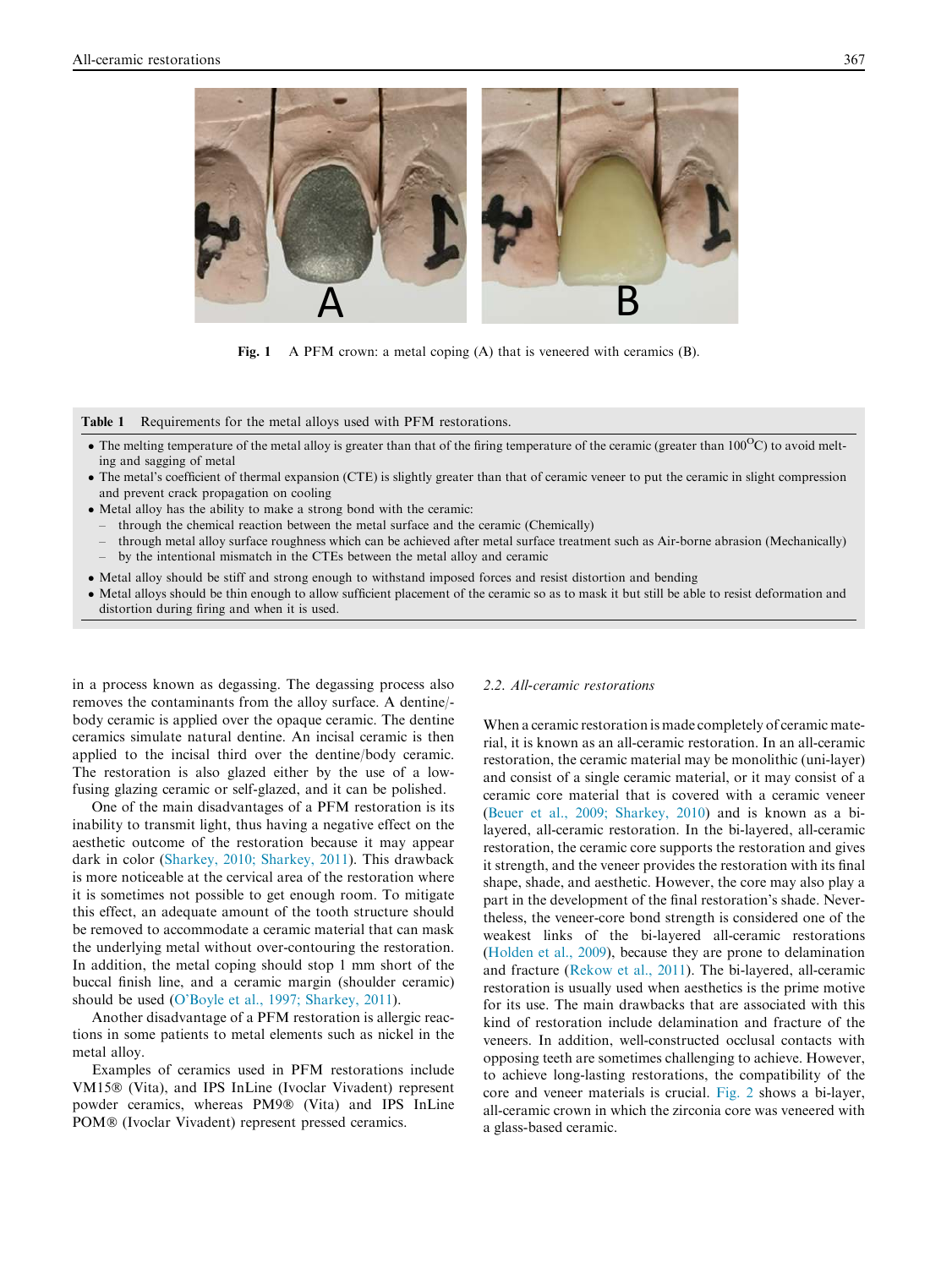

Fig. 2 An all-ceramic core on a die stone (A). The same core veneered with a high glass–ceramic (B).



Fig. 3 Classifications of ceramics according to their composition with examples of commercially available ceramic types.

On the other hand, because the monolithic restoration is composed of only one ceramic material, it is more durable than the bi-layered type (Holden et al., 2009). Furthermore, a proper occlusal morphology and occlusal contacts can be achieved, especially when the pressable or computer-aided design and computer-aided manufacturing (CAD/CAM) method is used. However, the aesthetic outcome of such restoration may be inferior to that obtained by the bilayering method (Hamza and Sherif, 2019). Hence, the monolithic ceramic may be recommended when aesthetics is not an issue. Therefore, it is more appropriate for restoring posterior teeth than for anterior teeth.

Unlike ceramics used with PFM restorations, ceramics used in fabricating all-ceramic restorations are made up of more crystalline particles. As such, the percentage of crystalline particles may range from 40% to 70%. Furthermore, the ceramic may be purely polycrystalline and can contain up to 99.9% particles (Deany, 1996; Aboushelib et al., 2005; Denry and Holloway, 2010).

#### *2.3. Classification of dental ceramics*

Several classification methods are used in categorizing dental ceramics, one of which is based on their composition. The classification method, which is based for ceramics' composition, is simple to understand and provides essential information that helps dental personnel select a suitable ceramic. Classifications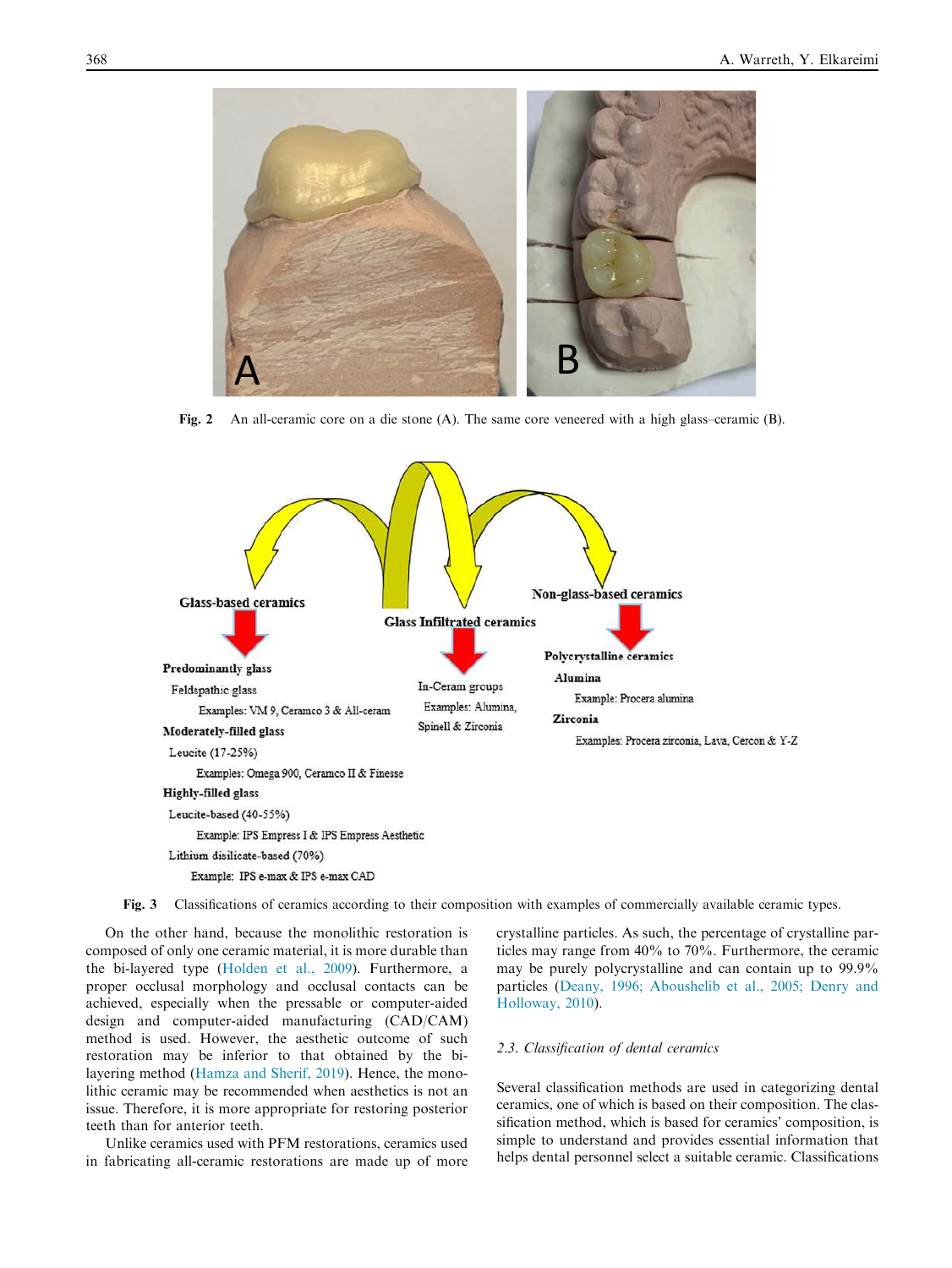of ceramics according to their composition are displayed in Fig. 3.

Dental ceramics can also be classified based on their method of fabrication. This classification is also important because it sheds light on the techniques by which dental restorations are made.

#### *2.3.1. Ceramic classification based on composition*

This classification can be split into three categories: glassbased, glass-infiltrated, and non-glass-based (polycrystalline) ceramics.

*2.3.1.1. Glass-based ceramics.* According to the percentage of added particles, glass-based ceramics may also be divided into three subclasses: predominantly, moderately-filled, and highlyfilled glass.

*2.3.1.1.1. Predominantly glass (feldspathic glass).* Feldspathic class consists of ceramic materials that are principally glass with trace amounts of various kinds of particles. They are commonly known as feldspathic porcelain because they principally contain silica- and alumina-based feldspar. The percentage of added particles is less than 17%. Their flexure strengths are the weakest among ceramic materials, because they range from 70 to 90 MPa (Powers and Wataha, 2017). They are one of the most aesthetically pleasing ceramic types. They are usually used as veneers, inlays, and onlays as well as veneers for cores and frameworks for all-ceramic restorations (bi-layered).

This type of ceramic is brittle and needs support during fabrication and in service. They can be fabricated by using a platinum foil or a refractory die. They are also available as blocks that are used with the CAD/CAM systems. Examples of predominantly glass ceramics include VM 13® from Vita and All-Ceram<sup>®</sup> from Degudent.

*2.3.1.1.2. Moderately filled glass ceramics.* This is also a glass-based ceramic and has a higher percentage of particles than that of predominantly glass ceramics. As such, it may contain 17–25% of particles such as leucite (Kelly and Benetti, 2011). The increased percentage of particles is associated with an improvement in the mechanical properties of this ceramic class. However, it may lead to ceramics that are less aesthetically pleasing than the predominantly glass–ceramic types.

The ceramics in this class can be used as veneers, inlays, onlays, and veneers for metal copings and framework (Rekow et al., 2011). Examples of this type of ceramic include VMK 95® (Vita) Ceramco II® (Dentsply) and IPS d.SIGN (Ivoclar Vivadent).

*2.3.1.1.3. Highly filled glass ceramics.* These are glass-based ceramics in which the percentage of particles ranges from 45 to 70 vol%. Crystalline particles such as leucite and lithium disilicate are the most commonly used particles in this category. The flexure strength of leucite-based glass ceramics ranges between 120 and 160 MPa, whereas lithium disilicate–based ceramics ranges between 300 and 500 MPa (Powers and Wataha, 2017).

They can be used as inlays, onlays, veneers, and crowns (anterior and posterior) (Fradeani and Redemagni, 2002). They can also be used as short-span, three-unit FPDs (Wolfart et al., 2009 or as core materials for crown and three-unit anterior FPDs (Guess et al., 2009).



Fig. 4 A schematic representation of a cross-section of an In-Ceram crown which consists of a glass-infiltrated core and a veneering ceramic.

Examples of a leucite-based highly filled glass include IPS Empress Aesthetic® (Ivoclar Vivadent), Optec OPC® (Jeneric Pentron), Authentic® (Jensen), and Finesse All-Ceramic (Dentsply). IPS Empress<sup>®</sup> CAD (Ivoclar Vivadent) is an example of CAD/CAM leucite-based ceramics.

Examples of lithium disilicate-based ceramics include IPS e.max<sup>®</sup> Press and IPS e.max<sup>®</sup> CAD (Ivoclar Vivadent) and 3G<sup>®</sup> (Jeneric Pentron).

*2.3.1.2. Glass-infiltrated ceramics (In-Ceram group).* This type of ceramic is usually considered a glass-based ceramic. However, in this article, it is classified separately because it is based on particles such as alumina, magnesium, or zirconia that are then infiltrated with glass (Lekesiz, 2014). This ceramic type is known as In-Ceram ceramics and consists of a sintered mass that is infiltrated with a low-viscosity glass. They include In-Ceram<sup>®</sup> Alumina, In-Ceram<sup>®</sup> Spinell (magnesium aluminate spinel), and In-Ceram<sup>®</sup> Zirconia from Vita. In-Ceram Alumina $\circledR$  contains about 70 vol% alumina and about 30% glass matrix. Its fracture toughness and strength are close to that of 100% polycrystalline alumina (Aboushelib et al., 2005; Rekow et al., 2011). Therefore, In-Ceram Alumina is not a highly aesthetic material (Heffernan et al., 2002). In-Ceram Alumina has a flexural strength of about 600 MPa and, hence, can be used as single crowns and three-unit anterior bridges.

In-Ceram Spinell is a modification of In-Ceram Alumina. It is mainly composed of magnesium spinel with trace amounts of alumina. It provides a more translucent but weaker ceramic restoration than In-Ceram Alumina and In-Ceram Zirconia because its flexure strength is approximately 350 MPa (Shenoy and Shenoy, 2010). Therefore, its use is limited to anterior crowns. Fig. 4 shows a schematic representation of a cross-section of an In-Ceram crown.

In-Ceram  $\&$  Zirconia is a mixture zirconia and alumina (~20 and  $\sim$  50 vol%, respectively) (Rekow et al., 2011). However, it is opaque, which limits its use to posterior restorations.

In general, In-Ceram ceramic is usually used as a core for crowns and anterior three-unit FPDs (Guazzato et al., 2004).

*2.3.1.3. Non-glass-based ceramics (polycrystalline ceramics).* Ceramics in this class do not contain glass. They may be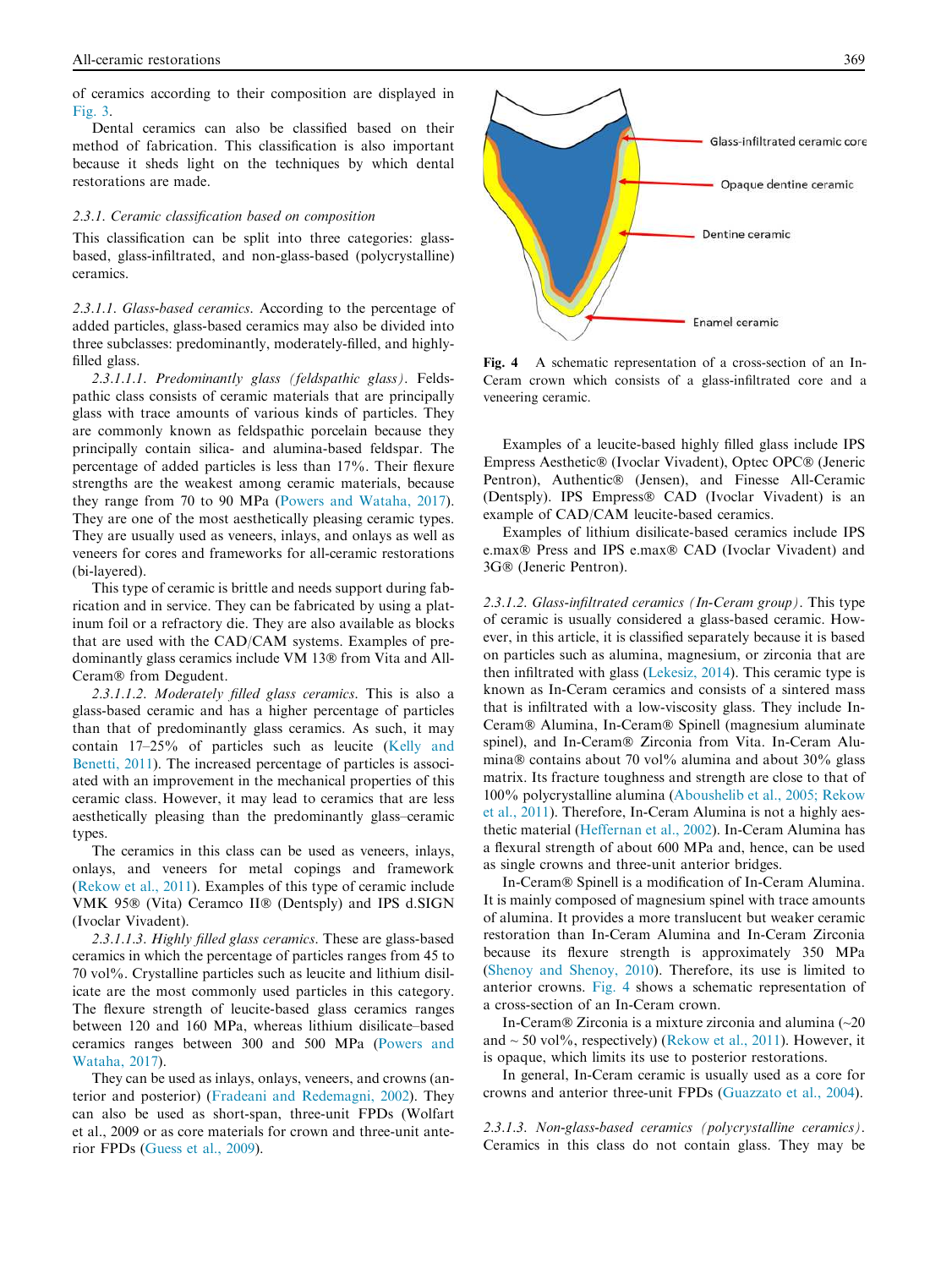alumina- or zirconia-based types. Both materials are characterized by their high mechanical properties. For example, alumina has flexure strength of about 650 MPa, whereas zirconia's flexure strength ranges from 800 to 1500 MPa. Therefore, they are stronger and tougher than glass-based ceramics. However, this type of ceramics is less translucent and more opaque than glass-based ceramics (Rekow et al., 2011).

#### *2.3.2. Ceramic classification based on its fabrications*

Several methods are used to fabricate ceramic restorations. These methods range from a simple conventional technique in which a ceramic slurry is applied to platinum foil or a refractory die, to a relatively new method in which computer software (e.g., CAD/CAM) is used to design and make the restoration.

*2.3.2.1. Conventional technique (stacking and sintering).* In the conventional method, ceramic powder is mixed with a liquid such as water or a water–glycerin mixture to form a malleable mass which is then applied to a platinum foil, a refractory die, or a metal coping to form a restoration (Puri, 2005; Sharkey, 2011). The excess liquid is drawn to the surface by a vibrating motion and then removed by absorbent tissue to form a ''green state" that can be shaped and carved to the shape of the prospective core or restoration. The formed mass is then exposed to a high temperature, which allows the ceramic particles to attach at their borders and coalescence. Examples of ceramics made by this method include VM® 13 from Vita, and Ceramco 3® from Dentsply.

*2.3.2.2. Heat-/hot-pressing technique (lost-wax technique).* In principle, the restoration is made by the lost-wax technique by which cast metal restorations are fabricated. Hence, a wax pattern of the planned core or restoration is made and invested in refractory die materials (Puri, 2005; Sharkey, 2011). The wax is then eliminated, and a mold is produced. A ceramic ingot (block) is heated and pressed into the mold under high temperature. Restorations made by this method are also known as pressable ceramics. Because this method is based on the application of external pressure at high temperatures to produce the restoration, it is also known as the hotpressing technique. One of the advantages of the hotpressing method is that dental technicians are familiar with most of the fabrication steps such as investing, waxelimination, and casting method. Two major, highly filled glass ceramic restorations are made using the heat-pressing method: leucite- and lithium disilicate–based ceramics (Ritzberger et al.,

2010). An example of the commercially available products used with the press technique includes IPS Empress ceramics. The lost-wax technique is displayed in Fig. 5.

*2.3.2.3. Slip-casting and the glass-infiltration (infusion) method (In-Ceram<sup>®</sup> ceramic group).* This technique involves the application of ceramic slurry to a porous refractory die. The die absorbs water from the slurry by capillary action, which leads to compaction of the particles (Aboushelib et al., 2005). In-Ceram crowns can also be made by the CAD/CAM method, by which ceramic blocks are milled to the desired copings and then infiltrated with glass.

2.3.2.4. Dry-pressing method (Procera<sup>®</sup> ceramics). This method represents one approach by which polycrystalline (alumina or zirconia) restorations are made. In this approach, a die stone is made from a conventional impression. The die is then scanned to obtain several thousands of measurements by which a computer-made enlarged (oversized) die is generated. A ceramic powder such as alumina is pressed on the enlarged die. The pressed powder is then heat treated and consequently shrinks to the required dimension. The die is oversized to compensate for shrinkage that occurs as a result of the sintering process. As the die is precisely enlarged (i.e., 12–20%), a core that is polycrystalline in nature would fit the prepared tooth with a reasonable degree of accuracy.

Examples of this method are Procera® Alumina and Procera® Zirconia from Vita (Andersson and Oden, 1993). The second method by which polycrystalline ceramics are fabricated is the CAD/CAM method.

*2.3.2.5. CAD/CAMxx.* CAD/CAM is an acronym for computer-aided design-computer-aided manufacturing (or computer-assisted machining) and is a technology used to produce different types of dental prostheses. CAD/CAM methods represent techniques in which the design and fabrication of ceramic restorations are carried out using computer software and have become an important part of dentistry (Mörmann, 2006).

The advantages of the CAD/CAM methods also include a decrease in clinical time as well as cross-infection between the clinic and the laboratory, particularly when intraoral scanning (digital impression) is used, and the degree of discomfort may be substantially reduced or eliminated. The digital impression can be sent immediately to the laboratory, and communication with the dental technician is improved. The CAD/CAM systems enable the clinician and/or the technician to examine the preparation from different sides for accuracy and verify



Fig. 5 Two wax patterns attached to a sprue. Devested all-ceramic pattern replicating the two wax patterns.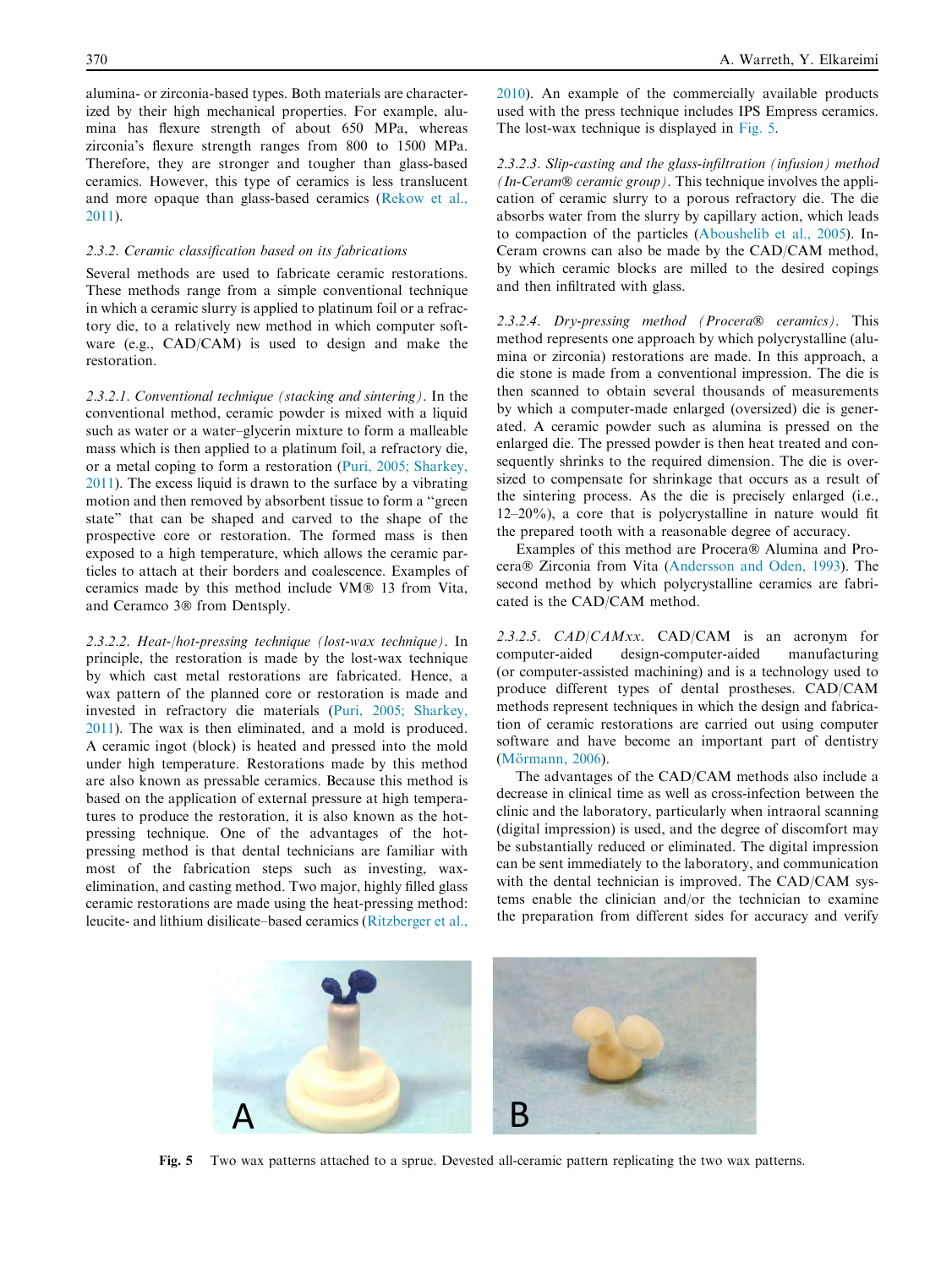interocclusal clearance before the milling procedure begins. Use of the CAD/CAM systems can prevent some human errors. Restorations made with CAD/CAM technology can be made chairside (in office) or in a dental or manufacturer's laboratory (centralized) (Poticny and Klim, 2010).

Several drawbacks are associated with the use of CAD/ CAM systems, including but not limited to the cost of the machines and the price of investment and maintenance (Baroudi and Ibraheem, 2015). Hence, the overall cost of the CAD/CAM systems is usually higher than other fabrication techniques.

*2.3.2.5.1. Use of CAD/CAM techniques in fabrications of restorations.* In general, the use of CAD/CAM systems involves three steps. First, an impression of the prepared tooth and the surrounding tissue is taken either digitally or by a conventional method. If the conventional method is used, a stone replica is usually obtained and then scanned to develop a digital impression. Second, the digital impression is then processed by a computer. Third, the processed information controls and guides a milling machine that is connected to a computer, thereby creating the planned restoration (Baroudi and Ibraheem, 2015).

The digital impression can also be used in some techniques to scan the prepared tooth or teeth and the occlusion of the opposing jaw, so an interocclusal record is not required.

Ceramic blocks from which the CAD/CAM restorations are made are either partially or fully sintered.

## 2.3.2.5.1.I Soft-machining (partially sintered state milling)

Because the blocks consist of partially sintered polycrystalline ceramics, the technique is called soft-machining to distinguish it from the hard-machining method. The produced core or restoration is oversized and is partially sintered. The blocks are milled to an enlarged core or restoration, which then shrinks during the subsequent sintering process. The enlarged core or restoration is produced to compensate for the shrinkage encountered during sintering (Kwon et al., 2013). Hence, further heat treatment is required to achieve a fully sintered state.

The main type of ceramic that is used in soft-machining is polycrystalline ceramics (i.e., zirconia and alumina). An example of zirconia ceramics is 3 yttrium-oxide, partially stabilized zirconia (3Y-PSZ).

An example of soft-machining ceramics is the Lava® CAD/ CAM system and the IPS e.max ZirCAD® (Ivoclar Vivadent).

#### 2.3.2.5.1.II Hard-machining (fully sintered state milling)

The blocks used in the hard-machining method are in a fully sintered state (Li et al., 2014) and do not require additional heat treatment. Restorations made by this method have a superior fit (Denry and Kelly, 2008).

The main disadvantages of this method include wearing down the cutting tool and a lengthy fabrication process (Aboushelib et al., 2005). Furthermore, the laboratory procedure is more complex than that of the soft-machining method.

### 3. Conclusion

All-ceramic restoration use has increased in recent years (Mitov et al., 2016; Zarone et al., 2019). The success of ceramic restorations depends on several factors such as material selection, restoration design, occlusion, and cementation media. The presented information is important because sound knowledge about different ceramic materials enables the dentist to select the most appropriate ceramic for a particular clinical situation and improves communication between the clinical and laboratory personnel.

#### Acknowledgement

The authors would like to thank Dr David McReynolds, Assistant Professor, Division of Restorative Dentistry and Periodontology, Dublin Dental University Hospital, for providing Fig. 5.

#### References

- Aboushelib, M.N., de Jagger, N., Kleverlaan, C.J., Feilzer, A.J., 2005. Microtensile bond strength of different components of core veneered all-ceramic restorations. Dent Mater. 21, 984–991.
- Andersson, M., Oden, A.A., 1993. new all-ceramic crown. A densesintered, high purity alumina coping with porcelain. Acta Odontol Scand. 51, 59–64.
- Baroudi, K., Ibraheem, S.N., 2015. Assessment of Chair-side Computer-Aided Design and Computer-Aided Manufacturing Restorations: A Review of the Literature. J Int Oral Health. 7, 96–104.
- Beuer, F., Schweiger, J., Eichberger, M., Kappert, H.F., Gernet, W., Edelhoff, D., 2009. High-strength CAD/CAM-fabricated veneering material sintered to zirconia copings–a new fabrication mode for all-ceramic restorations. Dent Mater. 25, 121–128.
- Castelnuovo, J., Tjan, A.H., Phillips, K., et al, 2000. Fracture load and mode of failure of ceramic veneers with different preparations. J Prosthet Dent. 83, 171–180.
- Contrepois, M., Soenen, A., Bartala, M., Laviole, O., 2013. Marginal adaptation of ceramic crowns: a systematic review. J Prosthet Dent. 110, 447–454.
- Deany, I.L., 1996. Recent advances in ceramics for dentistry. Crit Rev Oral Biol Med. 7, 134–143.
- Denry, I., Holloway, J.A., 2010. Ceramics for Dental Applications: A Review. Materials. 3, 351–368.
- Denry, I., Kelly, J.R., 2008. State of the art of zirconia for dental applications. Dent Mater. 24, 299–307.
- Fradeani, M., Redemagni, M., 2002. An 11-year clinical evaluation of leucite-reinforced glass-ceramic crowns: a retrospective study. Quintessence Int. 33, 503–510.
- Guazzato, M., Albakry, M., Ringer, S.P., Swain, M.V., 2004. Strength, fracture toughness and microstructure of a selection of all-ceramic materials. Part I. Pressable and alumina glass-infiltrated ceramics. Dent Mater. 20, 441–448.
- Guess, P.C., Zhang, Y., Thompson, V.P., 2009. Effect of veneering techniques on damage and reliability of Y-TZP trilayers. Eur J Esthet Dent. 4, 262–276.
- Hamza, T.A., Sherif, R.M., 2019. Fracture Resistance of Monolithic Glass-Ceramics Versus Bilayered Zirconia-Based Restorations. J Prosthodont. 28, e259–e264.
- Heffernan, M.J., Aquilino, S.A., Diaz-Arnold, A.M., Haselton, D.R., Stanford, C.M., Vargas, M.A., 2002. Relative translucency of six all-ceramic systems. Part II: core and veneer materials. J Prosthet Dent. 88, 10–15.
- Hermann, I., Bhowmick, S., Zhang, Y., Lawn, B.R., 2006. Competing fracture modes in brittle materials subject to concentrated cyclic loading in liquid environments: Trilayer structures. J Mater Res. 2, 512–521.
- Holden, J.E., Goldstein, G.R., Hittelman, E.L., Clark, E.A., 2009. Comparison of the marginal fit of pressable ceramic to metal ceramic restorations. J Prosthodont. 18, 645–648.